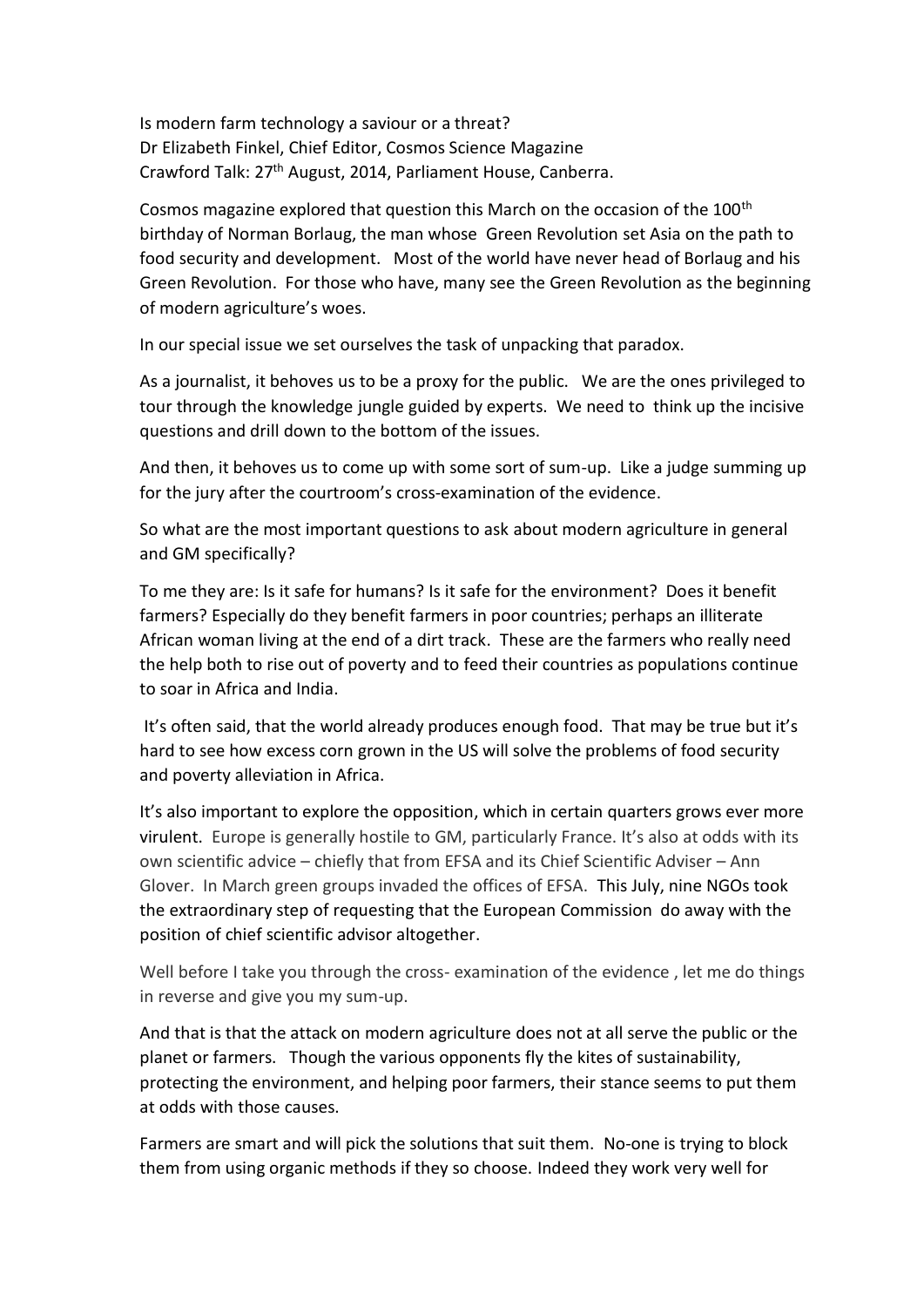Sulawesi coco farmers, as La Trobe University's Phil Keane finds, and insects can be used to control pests in China's rice paddies as Geoff Gurr from Charles Sturt University has found. But different methods work better for large scale crops.

So why are activists or NGOs or governments trying to dictate to famers just how they should farm?

But let me back track and take you through the journalistic cross-examination.

**Is it safe?** The question is: compared to what? Nothing is 100% safe when it comes to food. The worst toxins are to be found in moulds like those that grow on corn, or the bacteria that can contaminate bean sprouts. Mycotoxins cause acute illness, cancer, and sometimes death. In 2004 in Kenya, 125 people died and nearly 200 others were treated after eating homegrown contaminated maize. In 2011 in Germany, there were 45 deaths and 3,785 illnesses from eating spouts.

So is modern agriculture good or bad for our health? One statistic speaks very loudly. Take a look at studies in the human lifespan. For instance James Vaupel's paper in Nature in 2010. He's director of the Max Planck Institute for Demographic Research. There's a telling graph. It charts lifespan in the US, Sweden and Japan since 1860. There's a small rise from 1860 to 1950. Then the slope takes off. Between 1950 to 2000, lifespan went up from 70 to 80. Vaupel says it shows no signs of slowing down – its rate of increase is now 2.5 years per decade. And it's not that people are piling up like junk in the nursing homes. They are reaching old age in better health. As Vaupel put it, "senescence has been delayed by a decade". So it's true , 50 is the new 40.

The real hike in the longevity curve came since 1950, just as modern agriculture was coming online. Of course lots of things contribute to longevity. But clearly those railing against the woes of modern agriculture should take a look at this. If it's so bad for us, please explain?

**So is GM safe?** If you are guided by what the world major food safety agencies have to say after 25 years of testing, then you'd have to say yes, as safe as anything produced by agriculture. Arguably much, much safer, because it has to run a gauntlet of safety testing.

Most of the two thousands or so studies are indeed done by industry (just as is done for pharmaceuticals). But some 10% of studies are independent and the majority concur.

Occasionally a paper comes along raising alarm over GM maize for instance – often by the same authors. Most recently from Giles Seralini and colleges from the University of Caen. Their original paper published in Sep 2012 in [Food and Chemical Toxicology](http://en.wikipedia.org/wiki/Food_and_Chemical_Toxicology) was widely ridiculed by statisticians and retracted in November, 2013. Last June 24, it was republished largely unchanged by **Environmental Sciences Europe**.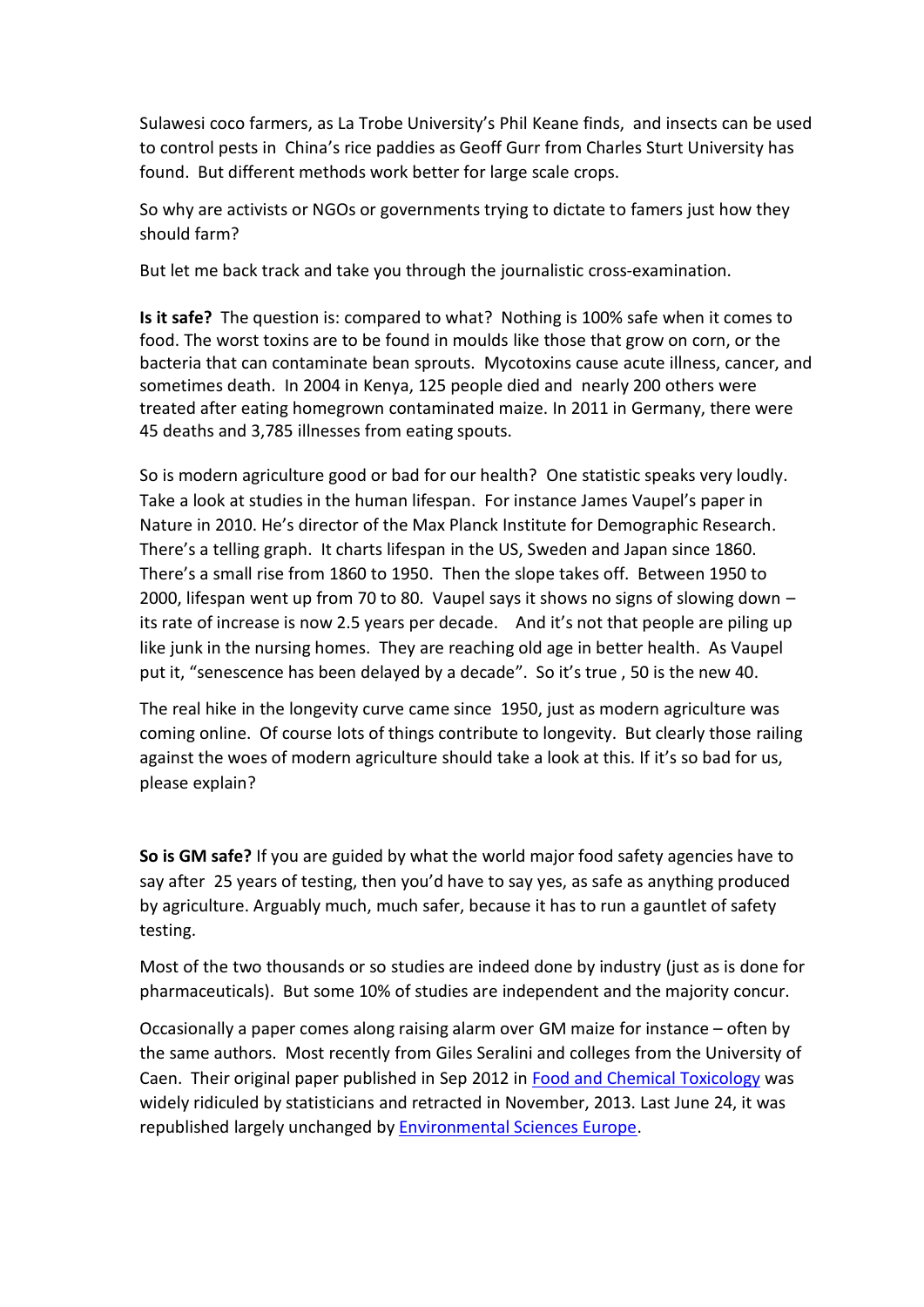If this was a courtroom analysis, you'd have to think the jury would weigh the evidence from the world's regulators and independent scientists as winning the day. Staggeringly the French government seems to be most swayed by the Seralini line.

## **Is modern farm technology good or bad for the environment?**

You'd have to say good. Green Revolution wheat and rice plus fertilizer, chemicals and irrigation produce a greater yield on the same footprint, and that spares land. Since 1960 the world population doubled, but food production tripled while consuming only 12% more land.

Rockefeller University's Jessie Ausubel estimates that without modern farming, the world would have needed to grab the equivalent of two South Americas for farming. Some of that spared land has been given over to conservation. India's forest cover has actually increased since 2005.

Overall when it comes to the overuse of chemicals seen in the 1970s, the trigger that prompted Rachel Carson to ring the alarm bell in her book "Silent Spring", we are seeing a big trend in the right direction. Much of that is due to snazzy technologies that allow the farmer to be much more frugal – so-called precision farming. US farmers for instance reduced their pesticide use 6% each decade between 1980 – 2007. And the energy used to make each bushel of corn declined by 43%.

## **Gains from GM crops**.

The poster child here is Bt cotton. I think it's fine to use a poster child if you are putting an entire technology on trial. Because if you can show a great benefit from one then surely this argues that a death sentence for the entire technology is unwarranted. It's not a *carte blanche* for everything but GM is not asking for that. It is painstakingly regulated on a case by case basis.

Cotton is the worlds' biggest consumer of pesticide,16% of the worlds' pesticides are used here – and some of them are nasty like endolsulfan, an organochlorine. Its banned in 80 countries including Australia, US, EU ,Canada. But not yet in India where cotton is grown by small scale farmers. Bt cotton was introduced here in 2002 and took off some 93% of farmers use it.

As a result the use of chemical pesticides dropped by 50% in India; in particular, the use of the most toxic types of chemical like endosulfan was reduced by 70% reduction.

That's had a huge health benefit: a 2011 study found some 2.4 million farmers are not getting poisoned each year

Bt has also cut pesticide use by 50% in China, and by 80% in Australia.

**Does it help farmers?**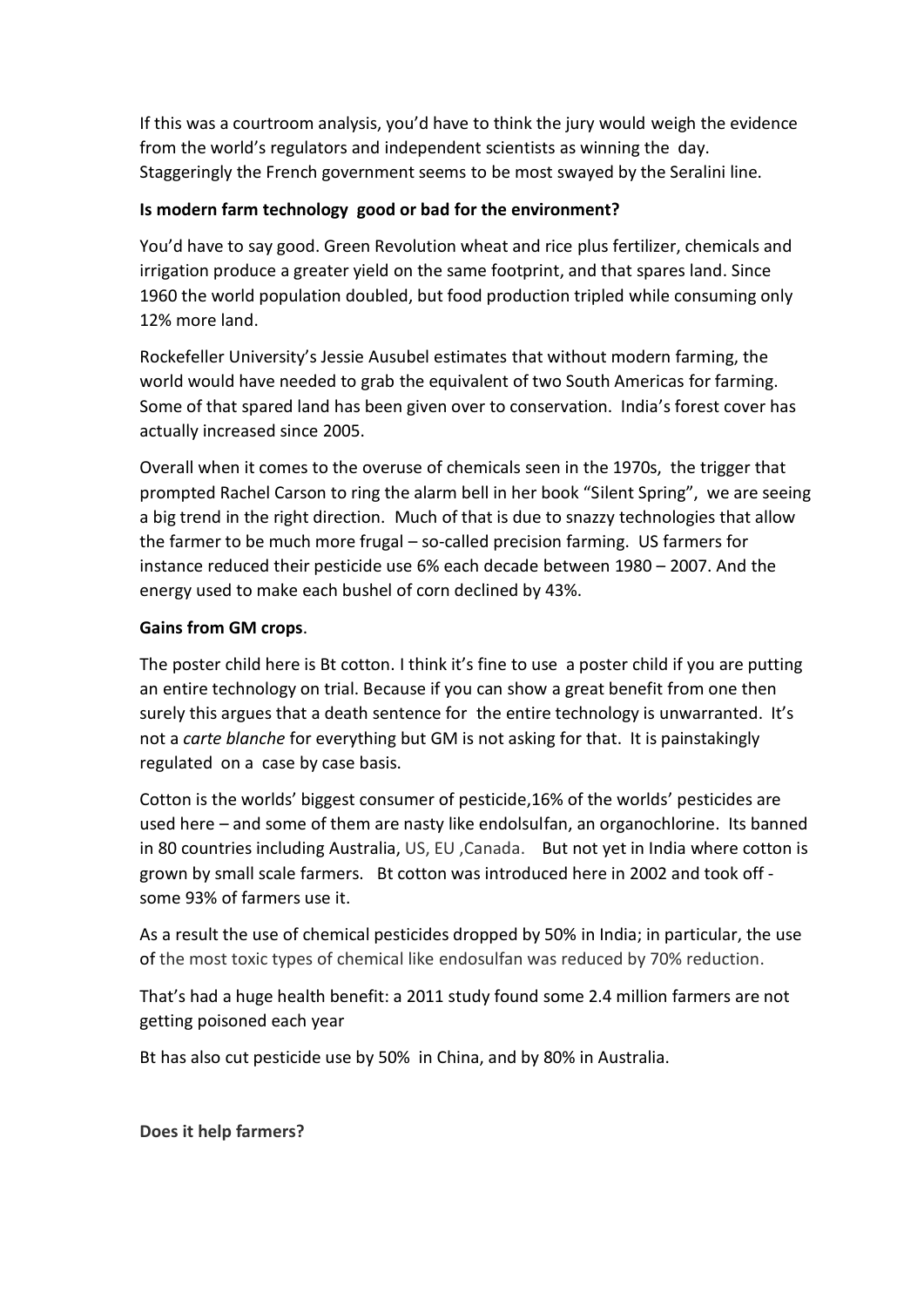Clearly it helps farmers, particularly small famers; the great thing about s**eeds is that they are scale neutral as US political scientist Robert Paarlberg put it.**

It's estimated that 90% of the 17M farmers growing GM crops are poor.

So back to the poster child. In India, farmers are spending less on pesticides so they make a bigger net profit. (And 2.3 million each year are not getting poisoned). Bt Cotton farmers incomes have increased by nearly 4-fold, according to a 2012 study in India: On an all-India level, the cultivation of hybrid Bt cotton seeds has seen the average income of farmers more than double! Take a look at this extract from the Hindu, dated August 29th , 2013

*Union Agriculture Minister Sharad Pawar ..said that the Indian farmer was more-wise than him. They understood what crops should be taken. "When 93 per cent of cotton growers are using this seed [Bt.cotton], .. they are the sensible people."*

*Because of the use of Bt.cotton seed, cotton production had gone up from 137 lakh bales to 352 lakh bales. The use of pesticides had dropped from 46 per cent to 21 per cent as the seed was disease-resistant. …On farmers' income, Mr. Pawar said prior to Bt., in 2001, the total income per hectare was Rs.7,558 in the rain-fed area. After the introduction of Bt., the income had gone up ..Rs.16,000 and in the irrigated area, it touched Rs. 25,000 per hectare. "So, Bt. has established all the benefits and advantages to the farmers and to the nation," he claimed.*

*Meanwhile, Neha Saigal of Greenpeace India, has charged that Mr. Pawar's "continued flawed pitch for promoting GM crops and denial of scientific evidence on the adverse impact of this technology is a huge threat to farming livelihoods and food security."*

**So let's talk about the opposition to modern agriculture and particularly most vehemently to GM.** 

What's it all about? What is Greenpeace, that champion of all good things alluding to?

Scan through the literature and it seems to come down to the following:

1. Lack of safety and bad effects on environment. On the weight of evidence, I think the courtroom can dismiss this one

2. They don't work. DISMISS: if they didn't work why do 93% of farmers use it?

3.They harm farmers economically because they have to keep buying seed. DISMISS: farmers are doubling their profit with GM cotton.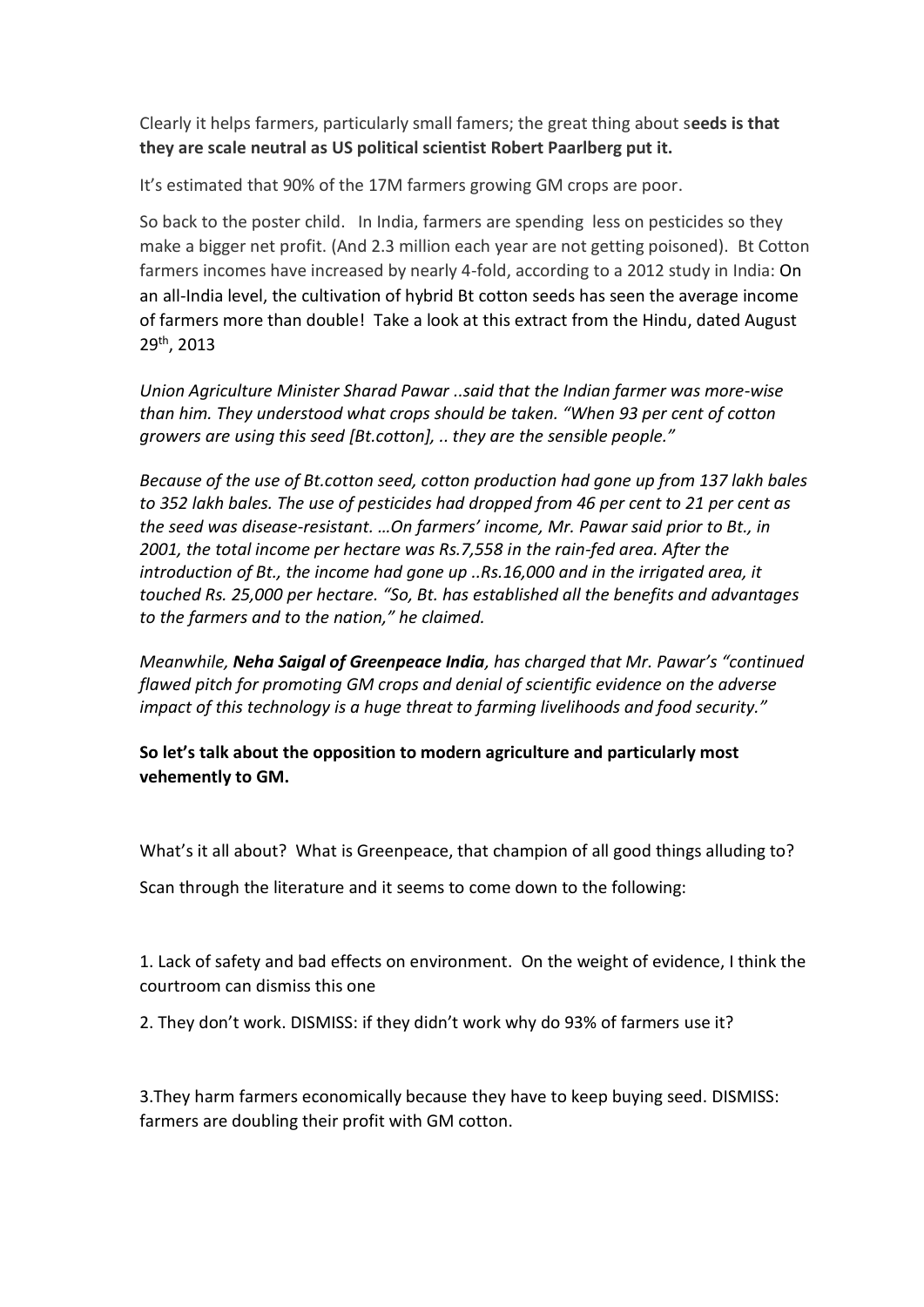4.Corporate takeover , especially against Monsanto.

On this last one, hmmm…It's been dubbed "Monsanto derangement syndrome". I can't really say that it makes any sense to me. All big companies merit suspicion.

The bottom line is that GM has been tarred by association  $-$  yet many not-for-profits are developing GM, like IRRI or CIMMYT or CSIRO. I think the courtroom just has to say: we reject the argument of "guilty by association".

Most of this courtroom (attendees of the Crawford Conference) probably agree with my ruling. That wasn't the case with the correspondence we got after the Cosmos Food Wars issue. We were accused of being corporate mouthpieces, and told that our tone was insulting. Our evidence, based on rigorous science and the views of expert agencies was rejected in preference to other views. As the "judge", we tried to advise readers how to weigh different kinds of evidence. That coming from a French scientist whose paper has been rejected should not be given superior weight to the views of the worlds' expert bodies. Clearly for many readers it made no difference.

## So what is to be done?

You might say - not really my job to worry. I've done my journalistic cross examination and sum-up. And maybe trying to change peoples' opinions is futile. There are plenty of studies showing that evidence is not all that important when it comes to peoples' views. Dan Kahan of Yale calls this "cultural cognition". People are most influenced by the view of the group they identify with – their tribe. Kahan has staggering data on climate science that shows scientific education is almost irrelevant to peoples' views. Instead its tracks with whether they see themselves as liberal Democrats or conservative Republicans. Kahan saw a much smaller link with attitudes to GM; liberal Democrats rate it riskier than do conservative Republicans. In Australia, a 2012 government study also found peoples' values predict their position though 30-80% thought it acceptable at some level. In general public opinion seems to be softening. Another 2012 survey suggested 50% accept GM, compared to zero a decade ago.

So as a journalist should I care? I do very much. My job is to chaperone scientific evidence as it makes its way into the public arena. I am still appalled by the wanton attempts to mutilate it.

When I see Greenpeace spread the story of India farmer suicide as a result of GM crops, I wonder what's going on. http://www.tonu.org/2013/04/20/a-talk-with-rajeshkrishnan-of-greenpeace-india/

It's a big organization with clever people. Can they really believe that? Suicide is an endemic and longstanding problem caused by going into debt. You can go into debt for borrowing money for chemicals, fertilizer, hybrid seed, your daughter's wedding or GM seed. Your crops can fail for lack of rain or floods. But they pin all the blame on Bt cotton, where the evidence of its benefits to farmers speaks for itself.